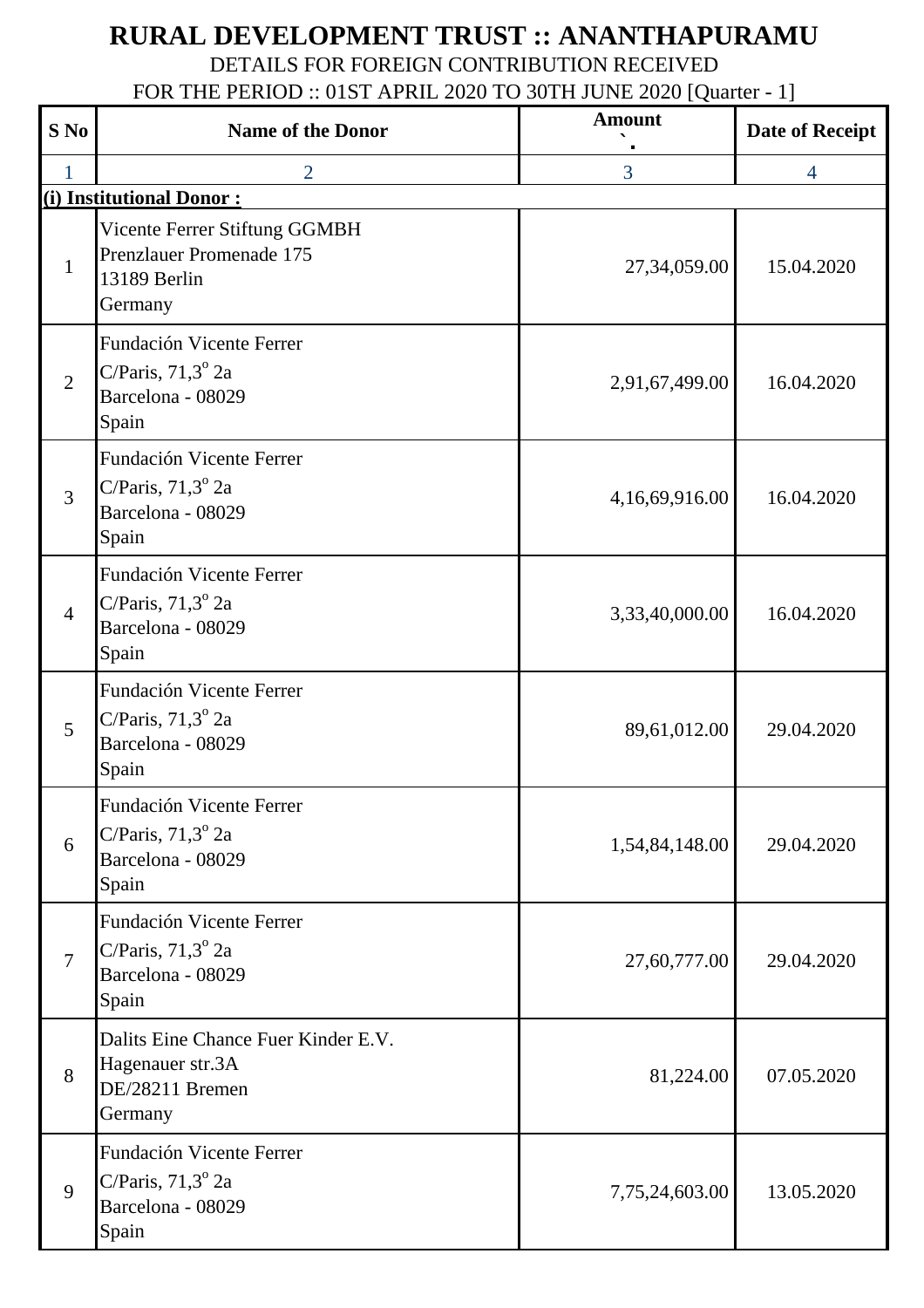| $S$ No       | <b>Name of the Donor</b>                                                                    | <b>Amount</b>   | <b>Date of Receipt</b> |
|--------------|---------------------------------------------------------------------------------------------|-----------------|------------------------|
| $\mathbf{1}$ | $\overline{2}$                                                                              | 3               | $\overline{4}$         |
| 10           | <b>Fundación Vicente Ferrer</b><br>C/Paris, $71,3^{\circ}$ 2a<br>Barcelona - 08029<br>Spain | 4,08,05,000.00  | 13.05.2020             |
| 11           | Fundación Vicente Ferrer<br>C/Paris, $71,3^{\circ}$ 2a<br>Barcelona - 08029<br>Spain        | 40,58,057.00    | 13.05.2020             |
| 12           | Fundación Vicente Ferrer<br>C/Paris, $71,3^{\circ}$ 2a<br>Barcelona - 08029<br>Spain        | 79,23,242.00    | 13.05.2020             |
| 13           | <b>Fundación Vicente Ferrer</b><br>C/Paris, $71,3^{\circ}$ 2a<br>Barcelona - 08029<br>Spain | 95,17,439.00    | 20.05.2020             |
| 14           | <b>Fundación Vicente Ferrer</b><br>C/Paris, $71,3^{\circ}$ 2a<br>Barcelona - 08029<br>Spain | 4,34,87,965.00  | 21.05.2020             |
| 15           | <b>Fundación Vicente Ferrer</b><br>C/Paris, $71,3^{\circ}$ 2a<br>Barcelona - 08029<br>Spain | 8,58,94,846.00  | 11.06.2020             |
| 16           | Fundación Vicente Ferrer<br>C/Paris, $71,3^{\circ}$ 2a<br>Barcelona - 08029<br>Spain        | 4,50,97,500.00  | 11.06.2020             |
| 17           | <b>Fundación Vicente Ferrer</b><br>C/Paris, $71,3^{\circ}$ 2a<br>Barcelona - 08029<br>Spain | 45,05,888.00    | 11.06.2020             |
| 18           | <b>Fundación Vicente Ferrer</b><br>C/Paris, $71,3^{\circ}$ 2a<br>Barcelona - 08029<br>Spain | 3,64,43,750.00  | 12.06.2020             |
| 19           | Fundación Vicente Ferrer<br>C/Paris, $71,3^{\circ}$ 2a<br>Barcelona - 08029<br>Spain        | 91,39,248.00    | 12.06.2020             |
|              | (i) INSTITUTIONAL DONORS SUB TOTAL : `.                                                     | 49,85,96,173.00 |                        |